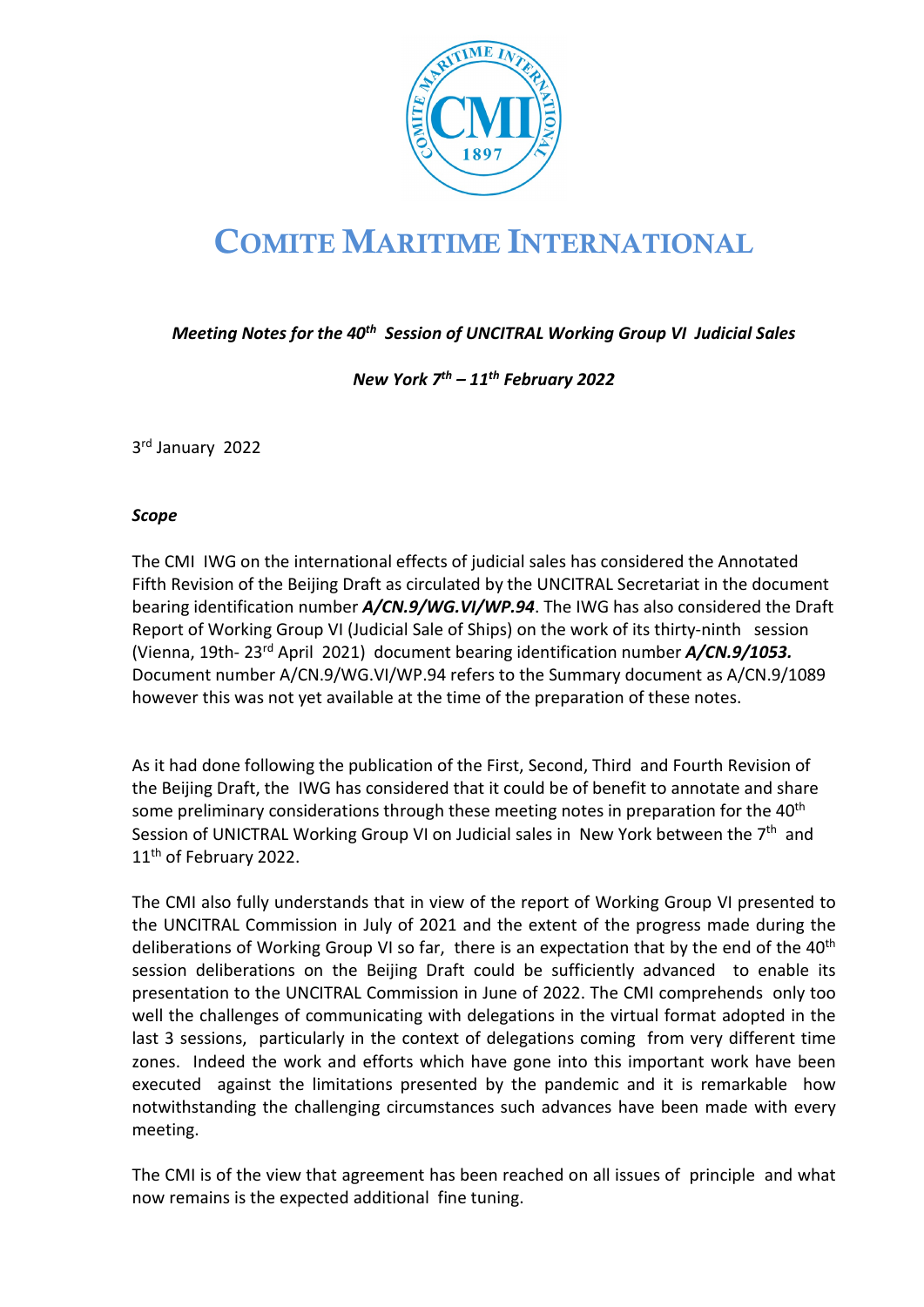By way of general comment, the CMI would once again like to express its gratitude to the Secretariat for the detailed Note accompanying the 5<sup>th</sup> Revision. This Note totally captures the discussions that took place during the 39<sup>th</sup> session on the first five articles of the Convention as well as other articles in so far as the discussions on the first five articles spilled over and effected the content of other articles. Again the Secretariat has excelled in understanding the views and desires expressed by delegations in the Working Group and has expertly presented these views in the Note which are in turn expertly reflected in the Annotated 5th Revision.

The CMI is most satisfied with the fact that so much progress has been achieved with the underlying raison d'être of the draft Convention being that a properly held judicial sale in a state party which gives a clean and unencumbered title to the purchaser, resulting in a certificate of judicial sale being issued by the state of judicial sale, is given full effect in other state parties whilst ensuring that the procedural laws of the state of judicial sale remain totally respected and even enhanced by the document

With this in mind the CMI has the following observations:

# *1. Article 1 - Purpose*

The wording fits well with what was agreed during the 39<sup>th</sup> session. No further comments.

# *2. Article 2 - Definitions*

No further comment other than a suggested addition of wording to the definition of "*Subsequent Purchaser"* to take into account possible misunderstandings that can result from an incorrect interpretation of Article 7 (1) which will be explained when dealing with Article 7 (1) below (see page 5 below) and the comments offered by the Secretariat in paragraph of their note. It is being suggested that the definition of "Subsequent Purchaser" be substituted by the following:

*"Subsequent purchaser means any person who purchases the ship previously sold to a purchaser in the judicial sale and who is the first to request the deletion or re-registration of the vessel following the judicial sale."*

## *3. Article 3 – Scope of Application*

The wording fits well with what was agreed during the 39<sup>th</sup> session. No further comments.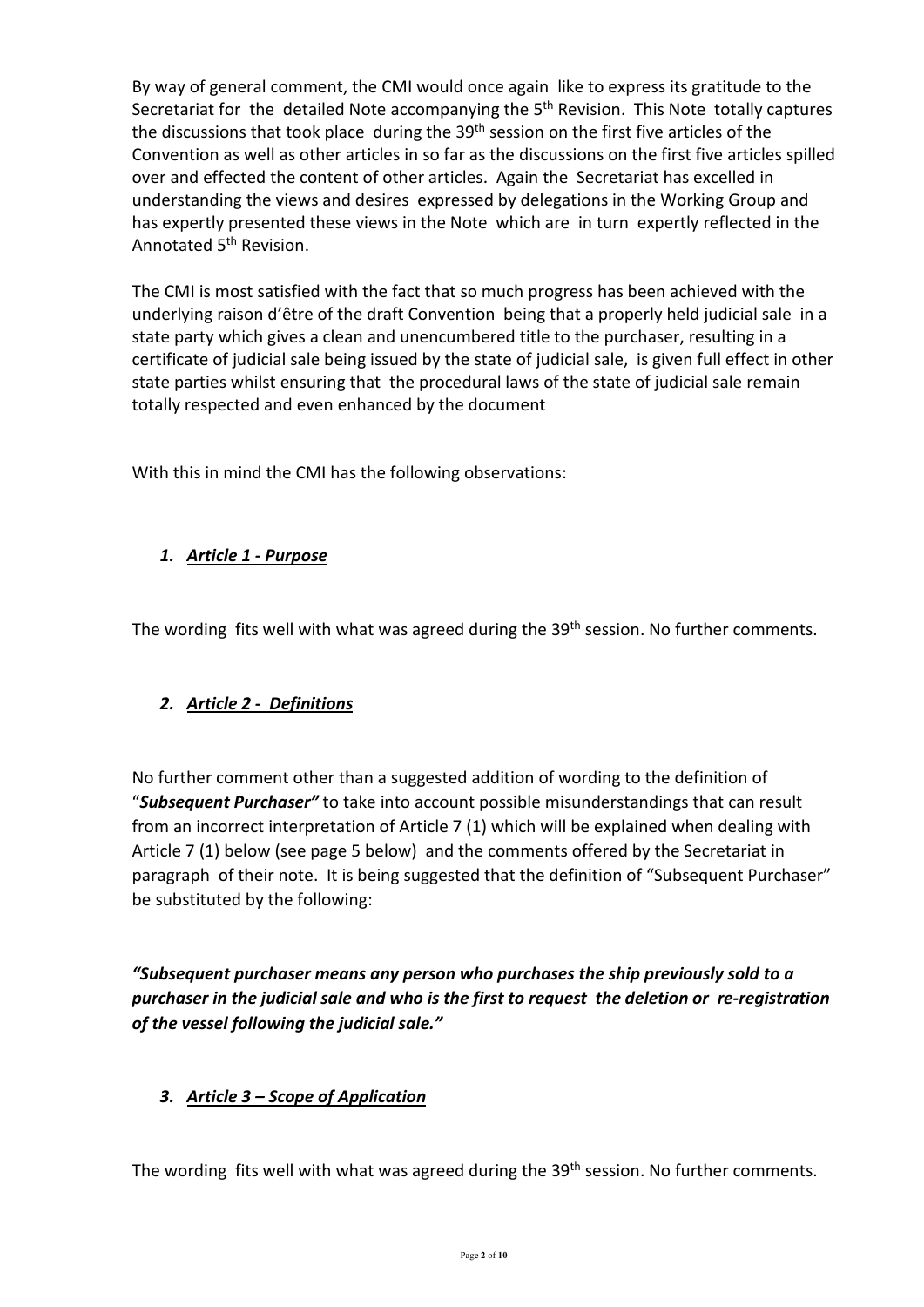# *4. Article 4 – Notice of Judicial sale*

The wording fits well with what was deliberated and agreed during the 39<sup>th</sup> session.

The CMI has some observations and suggestions.

i. Article 4 (3). The Secretariat in paragraph 33 of its Note raises the point that it is important for the Working Group to ensure that Article 4 (3) is aligned to Article 7  $(1).$ 

It is noted that Article 4 (3) speaks solely of the "*Registrar*" whereas in Article 7 (1) – Action by Registrar - there is the acceptance that there are states where the activities and functions normally done by a Registrar are carried out by other competent authorities.

It is the view of the CMI that the substitution of the words "Registrar" by "Registry" in Article 4 (3) will cater for the notification of the Judicial sale in cases where the registration of vessels and mortgages and hypothecs are not dealt with by registrars but other competent authorities in charge of the registry.

In order to have further clarity the CMI would like to recommend the following changes to Article 4(3) which would not complicate the text unnecessarily:

- (a) Article 4, 3 (a), the words "**registrar of the register**," be substituted by "**registry**".
- (b) Article 4, 3 (b), the words "**with the registrar**" in the third line be struck out.
- (c) Article 4,3 (b) the word "**registrar**" in the last line be substituted by the word "**registry"**
- (d) Article 4, 3, ( e) (ii) the word "**registrar of the**" be struck out, and the last word "register" be substituted by the word "**registry**". Thus the subparagraph would read: "**The bareboat charter registry**".
- ii. Article 4 (4) In line 2 the word "Sale" should have a small "s" to read "**sale**".

iii. In paragraph 18 of its Note the Secretariat has referred us to Appendix 1 containing minimum information to be contained in the notice of judicial sale.

The CMI has reviewed this Appendix and has the following observation with regard to paragraph 6.

The Convention acknowledges that judicial sales can be by public auction or private treaty. In the latter case the court would approve a private sale. The dynamics of the sale by public auction on the one hand and the sale by private treaty are fundamentally different. Whilst in the case of a sale by auction, the court would in advance announce the auction date, in a private treaty sale, the court would approve the private sale. The treatment of the two for the purposes of paragraph 6 of Appendix 1 has therefore got to be different. The CMI would like to suggest the following changes to paragraph 6: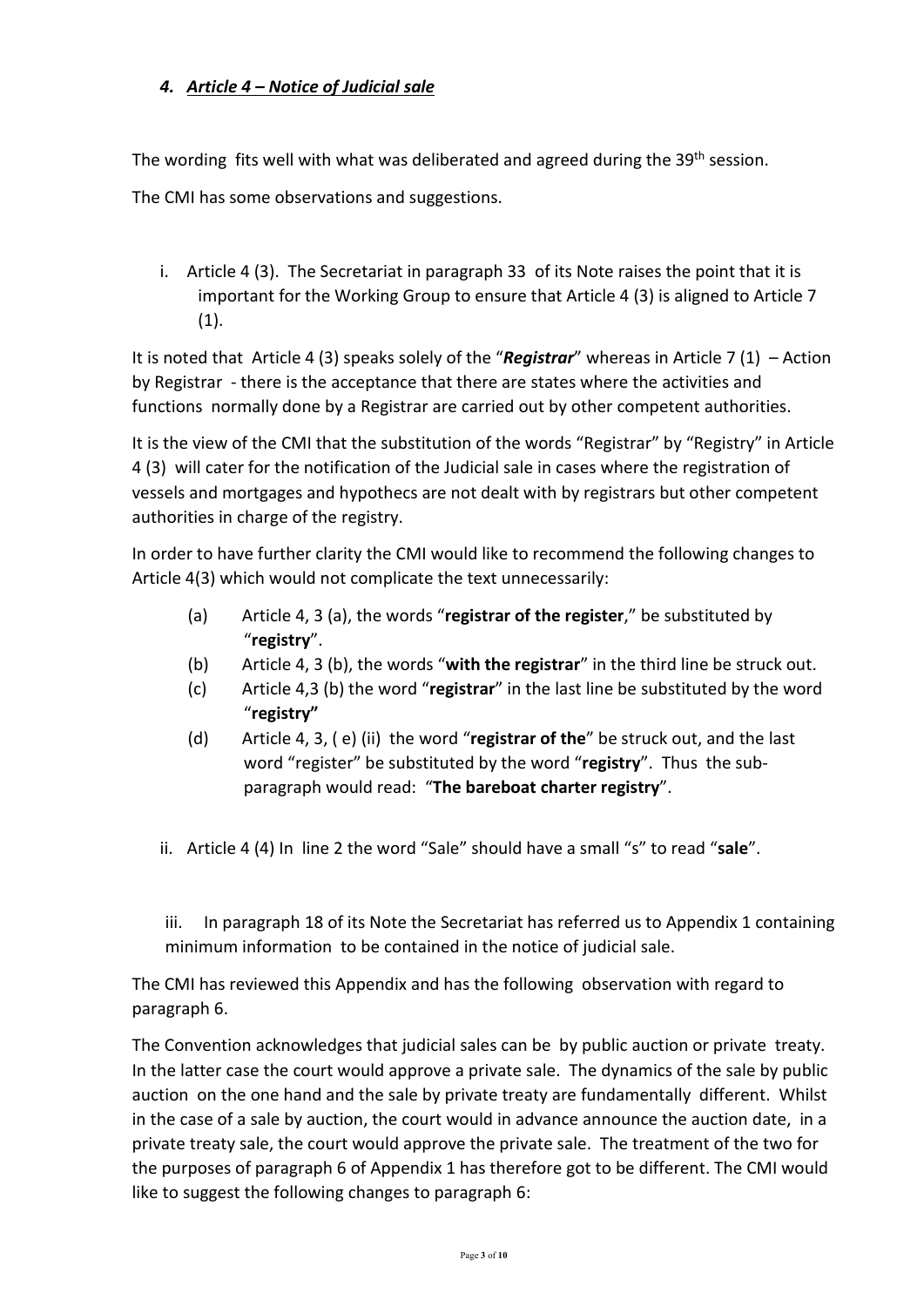We would like to propose that paragraph 6 of Appendix 1 reads as follows:

## **" 6. Anticipated date and time and place of judicial sale**

**"6.1 In the case of a judicial sale by public auction:** 

**Anticipated date and time and place of judicial sale**

**6.2 In the case of a judicial sale by private treaty:** 

**All relevant details including a time period of the sale by private treaty as ordered by the court of judicial sale according to the law of the state of judicial sale.** 

## *5. Article 5 - Certificate of judicial sale*

The wording fits well with what was agreed during the 39<sup>th</sup> session.

The CMI has the following observations:

- i. Article 5 (1): The CMI would like to suggest the introduction of the words "*court of the state of judicial sale or,"* in line 3 between the words "Convention," and "the competent authority". We are of the view that the norm would be that the certificate of judicial sale is issued by the court of the state of judicial sale and that we need to cater for those circumstances in which other competent authorities would carry out this function.
	- ii. In paragraph 21 and paragraph 22 of the Note the Secretariat has provided two alternatives.

The CMI is of the view that the  $2^{nd}$  alternative reproduced in the current Article 5 (1) is preferable and reflects the objective being sought of providing one combined list of important criteria ( conditions of issuance, matters being certified and other content requirements) which should be reflected in the certificate of judicial sale.

The existing Article 5 (1) is clean and clear and leaves no room for alternative interpretation.

## *6. Article 5 bis*

The CMI agrees with the recommendation of the Secretariat that the content of 5 bis be added to Article 5.

## *7. Article 7 – Action by Registrar*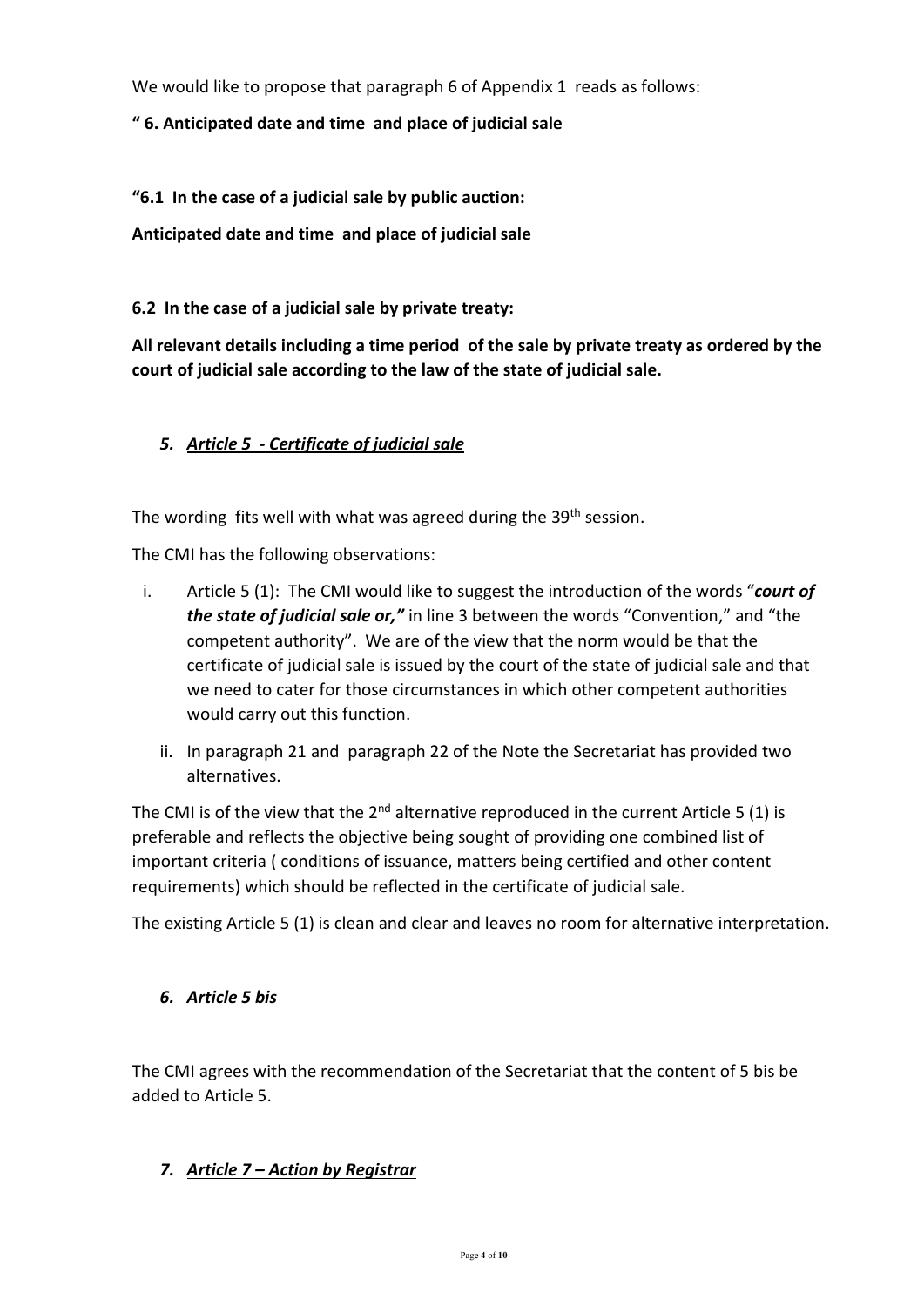i. Article  $7(1)$ 

Reference is made to the Secretariat's Note.

a. Paragraph  $26 - (a)$ 

The CMI would like to share the following observations.

It submits that the need for registries to recognise the free and unencumbered title of the Purchaser arises at the time of the deletion of the vessel following the judicial sale and at the time of re registration. Deletion needs to occur after the sale and re-registration needs to occur once the original purchaser in the judicial sale ( or his assigns – in the event that he buys say in his personal name but needs a company to re-register) needs to re-register the vessel. We are therefore right at the beginning of the process. Once the deletion and first registration are effected, free and unencumbered, then any subsequent sale and purchase does not have the need to refer to the clean title in the earlier judicial sale.

The registry, for the purposes of this Convention, only needs to action the first deletion and the first re-registration. Any subsequent deletions and re-registrations are unrelated to the judicial sale and outside scope. The trigger should therefore be the moment when the deletion occurs or the first re-registration occurs. This could be by the purchaser in the judicial sale or any subsequent purchaser (could be the first, or second or third in complex structures) who **FIRST** deletes the vessel and who **FIRST** re-registers the vessel following the judicial sale. The key remains when the deletion or re-registration following the judicial sale occurs.

Therefore and to ensure clarity and practicality, it is being suggested that the definition of "Subsequent Purchaser" be changed as has been suggested earlier.

b. Paragraph 26 (b)

It is the view of the CMI that the content of this paragraph of the Note deals with what occurs in reality at the respective registry. If the purchaser is going to retain the vessel's flag, all that will be required is a change of ownership not a deletion. The words are sufficiently clear with no need of further amendment.

c. Paragraph  $26(c)$ 

In this paragraph of the Note the Secretariat first asks whether the draft Convention should only apply if the State of registration is a party to the Convention. We concluded that the effects of a judicial sale of a ship held in a State Party would be the same irrespective of whether or not the vessel itself is registered in a State party or not. However the Convention cannot regulate how a non State party will react to a judicial sale of one of its own vessels.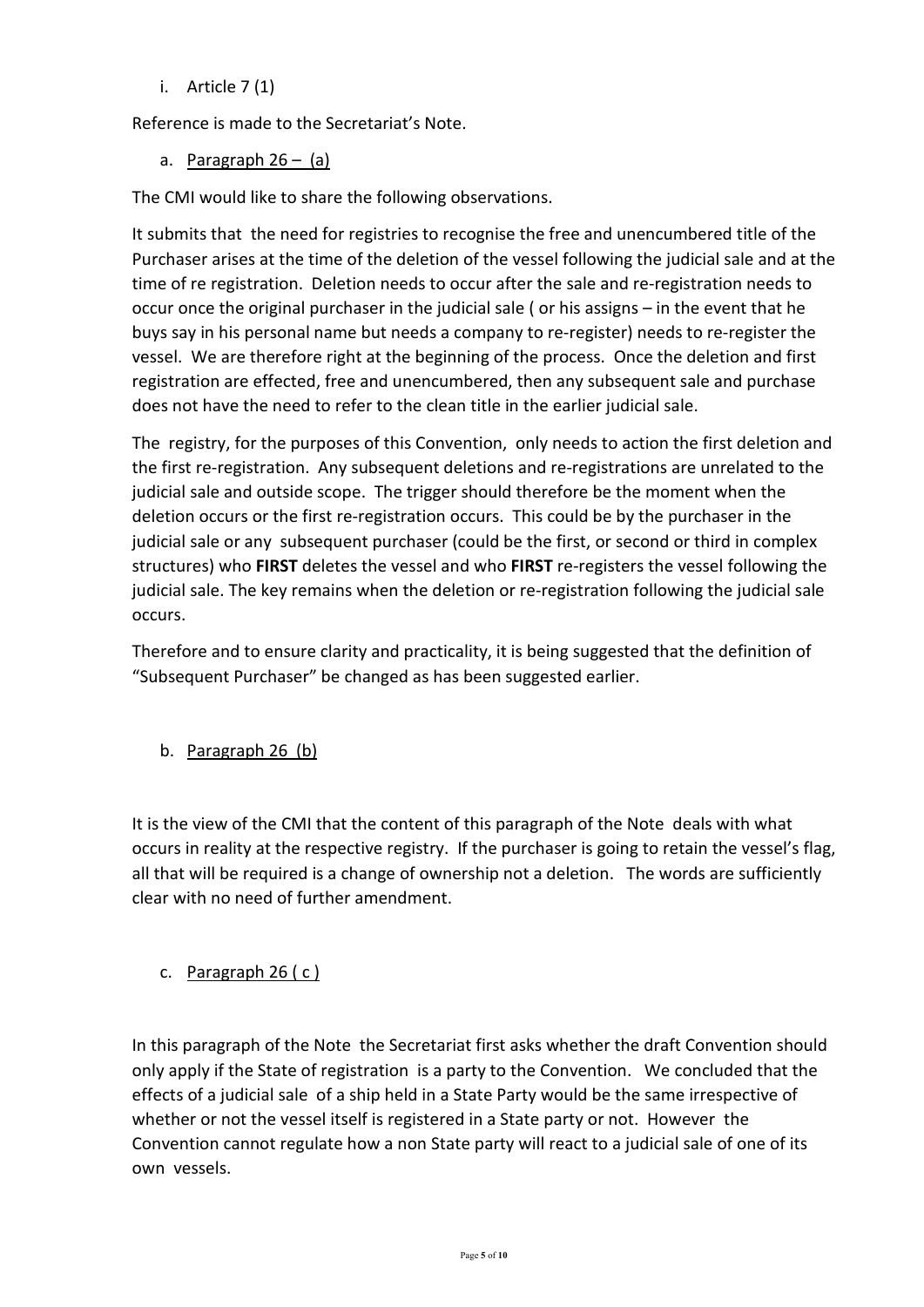d. We recall the debate that was had in the 37th session leading to the words "*in accordance with the law of that State*". We also recall the debate surrounding the need in Article 7 (1) for the addition of the words in square brackets. We are reminded of these debates when we review footnote 32 in document number A/CN.9/WG.VI/WP.90.

The CMI would like to suggest that this explanation in footnote 32 be maintained in any explanatory notes or narrative which may be published together with the Convention.

In addition the CMI would like to suggest some tweaking to the words and would suggest that the words in square brackets: "*but without prejudice to article 6*" be replaced by the possibly clearer language "*subject to Article 6*".

ii. Article 7 ( 2)

In order to maintain consistency with Article 7 (1) CMI is of the opinion that the words in square brackets "*or other competent authority"* should be retained.

iii. Article 7 ( 3)

CMI is of the view that the word "*certified"* in brackets should be retained. Furthermore in order to avoid uncertainty the CMI would like to suggest that the following sentence be added to the end of the paragraph: "*Certified translations should be authenticated in accordance with the law of the State of registry."* The State of the registry is being recommended due to the fact that certification needs to be in line with the law of the country which requires it.

iv. Article 7 ( 4)

CMI is of the view that for the sake of consistency the words "*or other competent authority"* should be inserted between the words "registrar" and "may".

CMI is also of the view that the word "*certified*" in brackets should also be retained.

v. Article 7 (5)

We would agree with the deletion of the square bracket around the word "manifestly". The raison d'être of the CMI regarding the retention of the word "manifestly" here as well as in Article 10 is discussed later. We are of the view that the word "manifestly" is a term quite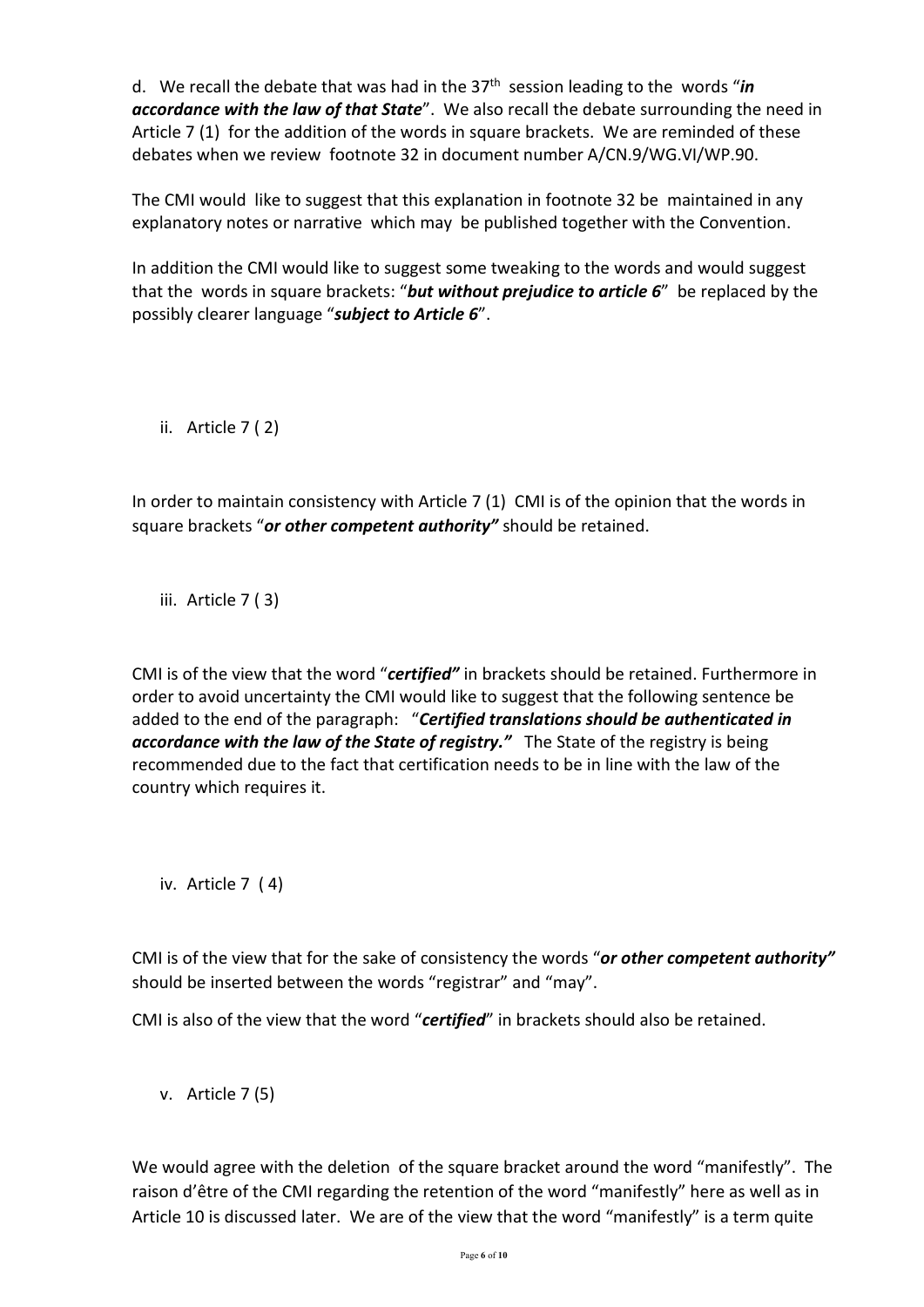commonly used. See for instance Article 6 UNCITRAL Model Law on Cross-Border Insolvency or Article 34 CONVENTION on jurisdiction and the recognition and enforcement of judgments in civil and commercial matters.

## vi. Article 7

Throughout Article 7, "*subsequent purchaser*" is to be replaced with "*Subsequent purchaser*" (x4). Throughout the whole draft Convention, "*purchaser"* is to be replaced with "*Purchaser"*.

# *8. Article 8 - No Arrest of a Ship*

The CMI is of the view that the word "*certified"* in square brackets in article 8 (3) should be maintained, and that the word "*manifestly*" in square brackets in article 8 (4) 4 should also be maintained.

# *9. Article 9 - Jurisdiction to avoid and suspend judicial sale*

i. The Secretariat is asking whether we are agreeable to limiting the exclusive jurisdiction clause of the state of judicial sale to those sales conferring clean title.

In truth having this additional limitation or not, does not make the slightest bit of difference to our case as long as it is the State of judicial sale which has exclusive jurisdiction to hear these cases where the sale of the ship is free and unencumbered.

However the group agreed that again an unscrupulous plaintiff with entirely wrong intentions may try to commence an action in another state and conjure up some fictious reason for commencing an action in another state. Therefore the preferred route was to leave the wording as is on the grounds that the Working Group has agreed many sessions ago that a fundamental principle of the Convention is that it is only the court of the state of judicial sale that should look into the validity of the sales conducted within its jurisdiction whether these be Convention sales or not.

ii. Article  $9(3)$  and  $(4)$ 

CMI is firmly of the view that it should be the State of judicial sale which has exclusive jurisdiction over any challenge to the validity of such a sale and consequently it is the domestic law of the state of judicial sale that should decide what is to happen in the unlikely event that such a state avoids a judicial sale or suspends a judicial sale. Therefore and for this reason, Article 9 (3) and 9 (4) should be deleted as had been deleted by the Secretariat in foot note 26 of document A/CN.9/WG.VI/WP.92.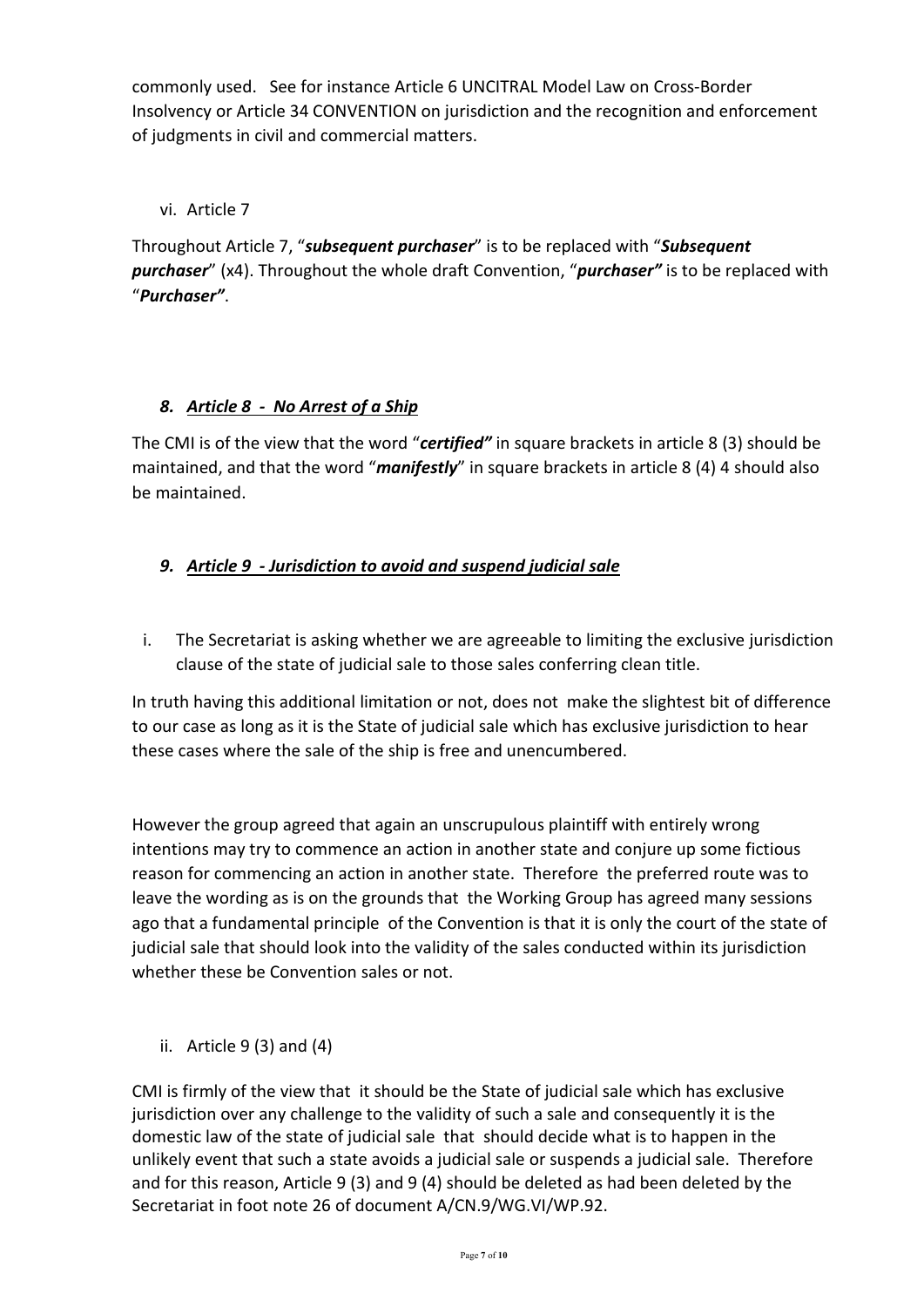iii. Article 9 (5).

For the same reasons expressed above, the CMI is of the view that paragraph 5 currently in square brackets should be retained. However the CMI would like to recommend that for further clarity, the words "*in the state of judicial sale"* be added to the sentence, so that paragraph 5 would read: *" The effects of avoidance of a judicial sale shall be determined by applicable law in the state of judicial sale."*

iv. Additional paragraph to Article 9.

The CMI would like to repeat a recommendation it made on the  $4<sup>th</sup>$  revision of the Beijing Draft. It believes that it would be useful to add the following additional paragraph which would be paragraph (4):

"*If, after a certificate of judicial sale has been transmitted to the repository pursuant to Article 5 (2), the court of the state of judicial sale avoids the judicial sale or suspends its effects pursuant to Article 9 (1), the court of the state of judicial sale or the competent authority shall promptly transmit to the repository referred to in article 11 the decision of the court of judicial sale to avoid or suspend the judicial sale."*

# *10. Article 10 - Circumstances in which judicial sale as no international effect*

The CMI finds that the word "*manifestly*" in square brackets is a term quite commonly used in context with the notion of public policy in international instruments regulating issues of comity between State parties and is used there to emphasize the principle (which may well otherwise apply) that a State party may only refuse to comply with the effect regulated by the respective Convention (in our case the clean title transfer to the new owner), only if there are compelling reasons to do so. It is considered in the legal community that the term "manifestly" in the context of public policy is a clarification that sets the bar higher and safeguards that the threshold is kept for very exceptional cases. We are of the view that the word "manifestly" should remain in the text and the brackets deleted.

# *11. Article 11 – Repository*

The Secretariat is suggesting the addition of the words: "*in a timely manner, in the form and in the language in which it receives them".* Given the discussions in the Working Group. We believe this is something we can accommodate.

In the event that the suggestion of the CMI to insert an additional paragraph to article 9 is accepted, then it would recommend that the following words be added following the words "*Article 5*" in paragraph 1

# " *and court decisions under article 9 (4)"*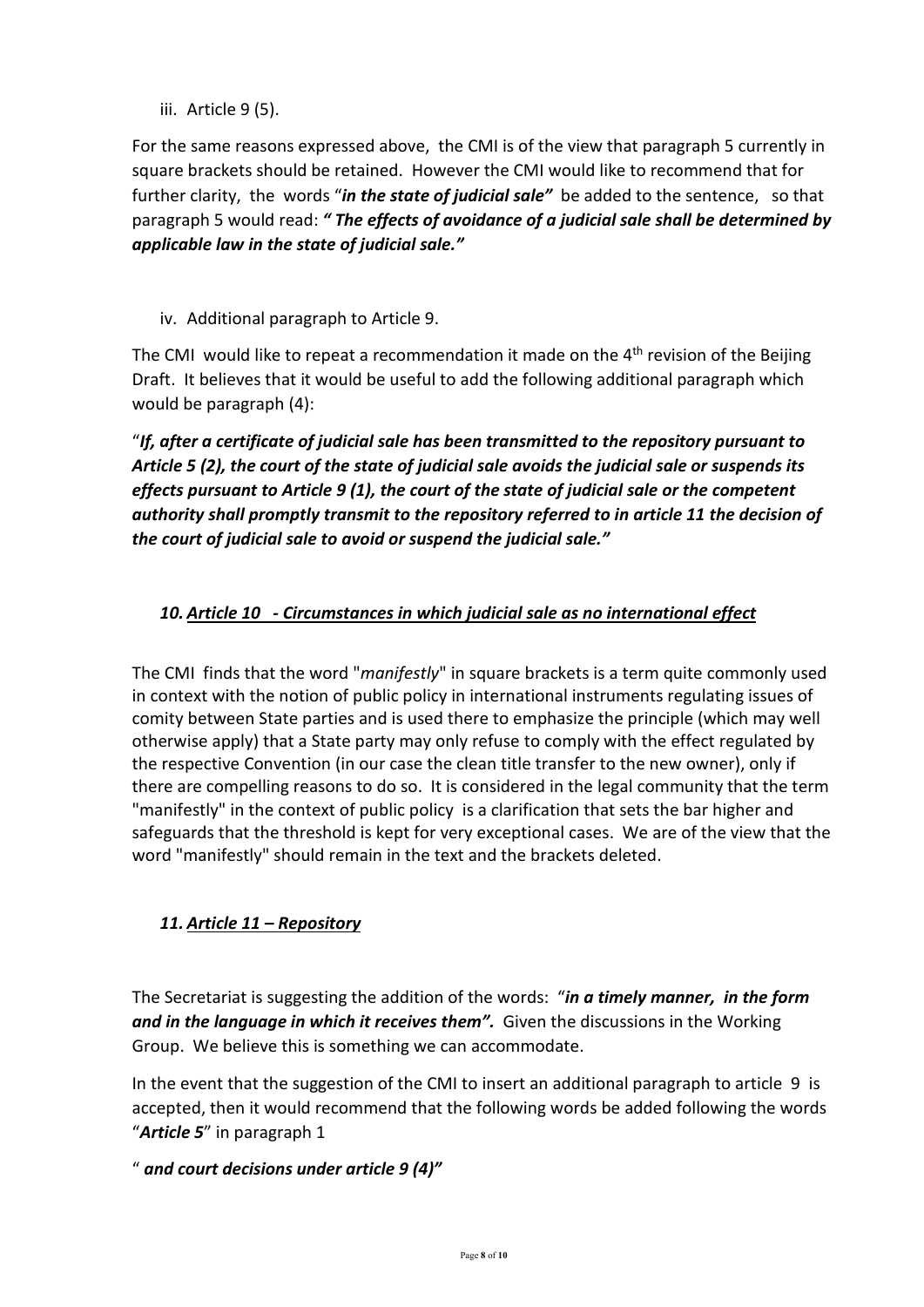## *12. Article 12 – Communication between Parties*

Reference is made to the Secretariat's Note paragraphs 32, 33 34, 35 and 36

- i. Paragraph 32: We agree that the content of this paragraph should find itself in the explanatory notes accompanying the Convention.
- ii. Paragraph 33: The CMI has considered the content of paragraph 33 and has offered a solution with regard to the wording of Article 4 (3) above.
- **iii.** Paragraph 34 and paragraph 35 : The CMI is of the view that the creation of a mechanism which would involve the production of a list of "designated competent authorities" may unwittingly lend itself to more confusion. It was felt that since these authorities could very well change from time to time, failure or delay in conveying this to the depository would almost certainly lead to uncertainty and thus would not assist in clarification. We have concluded therefore that having such a mechanism would not be of any useful purpose.

As a result and with a view to providing clarity for the purposes of Article 2 (a) (i), it is being suggested that there is no need for the additional paragraph in the Convention as is being suggested in paragraph 35 (b) and that all that is required is for the words in Article 2 (a) (1) "public authority" to be substituted by "competent authority". This would also be in line with the wording of Article 5 (1).

*iv.* Paragraph 37: We agree that it makes sense that reference to Articles 7 and 8 be substituted by "*for the purposes of the convention".*

## *13. Article 13 – Relationship with other international conventions*

The Secretariat is suggesting a new paragraph 3 in 13 to ensure that nothing stops state parties from recognising other forms of judicial sales.

The CMI is in agreement with this however with a view to ensuring that such a clause is not misinterpreted it is being suggested that the Working Group considers this slightly amended wording:

" *Nothing in this Convention prevents the recognition by a State under its national law of other judicial sales not covered by this Convention*."

## *14. Article 14 – Matters not covered by this Convention*